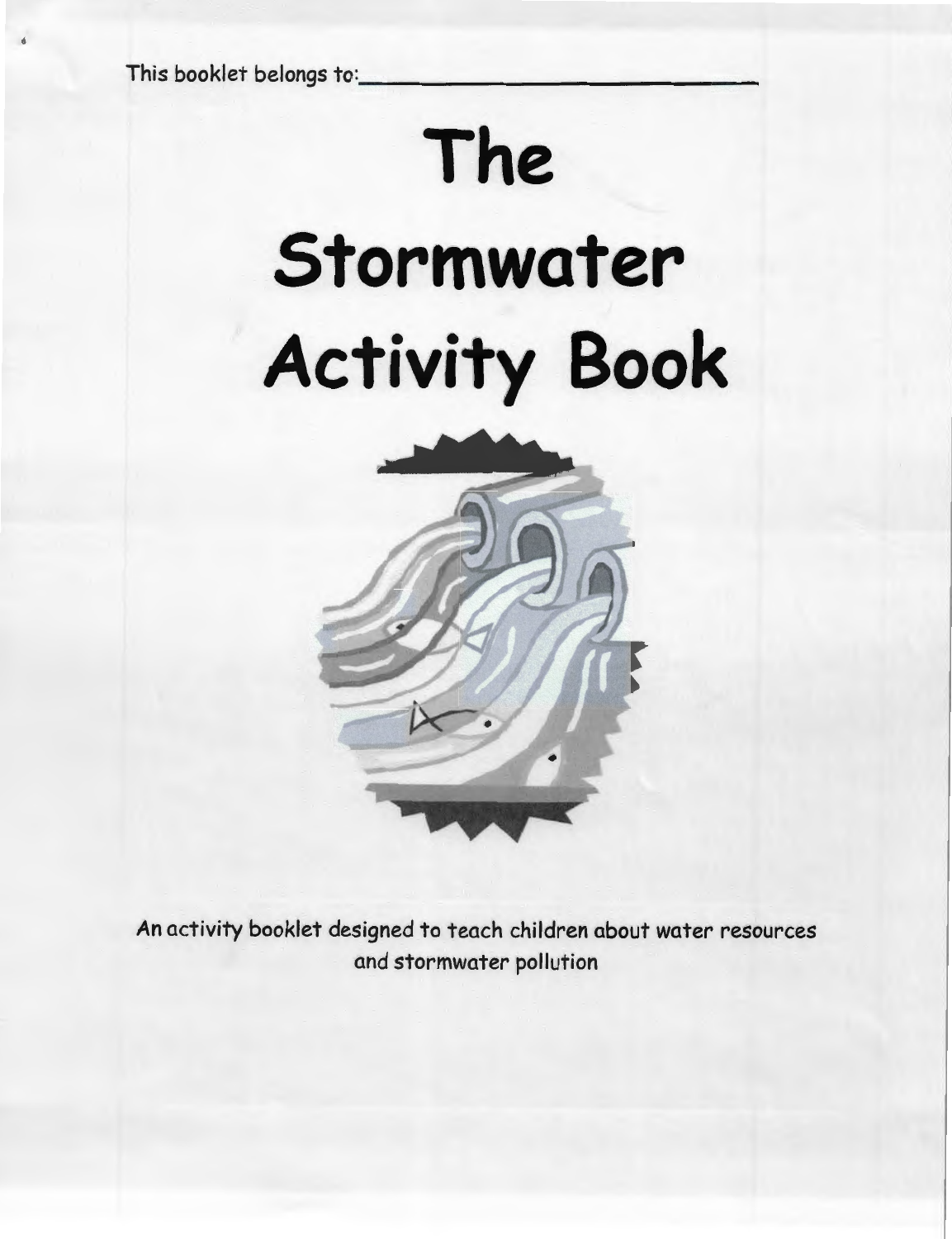#### What is Stormwater?

When rain falls or snow melts, where does the water go? Some is soaked into the ground, some sits in puddles, and some disappears. Water that flows over the land surface, downhill to the nearest stream or ditch; we call stormwater runoff.



,

When storm drains are free of debris, water can easily drain from roadways. When storm drains are clogged, this causes the potential of flooding on roadway surfaces, which can also cause contamination. Never put anything down a storm drain.

Solve the hidden message. Use the clues below.

|      | 图六                                                                                                                                                                                                                                                                                                                                                                                                                                                                                                                                                                                                                                                                                                                                                                                      |
|------|-----------------------------------------------------------------------------------------------------------------------------------------------------------------------------------------------------------------------------------------------------------------------------------------------------------------------------------------------------------------------------------------------------------------------------------------------------------------------------------------------------------------------------------------------------------------------------------------------------------------------------------------------------------------------------------------------------------------------------------------------------------------------------------------|
|      |                                                                                                                                                                                                                                                                                                                                                                                                                                                                                                                                                                                                                                                                                                                                                                                         |
|      |                                                                                                                                                                                                                                                                                                                                                                                                                                                                                                                                                                                                                                                                                                                                                                                         |
|      |                                                                                                                                                                                                                                                                                                                                                                                                                                                                                                                                                                                                                                                                                                                                                                                         |
| お別なく | $A = M$ $B = M$ $C = H$ $D = M$ $E = 66$ $F = M$ $G = M$<br>$H = \begin{bmatrix} 2^{x} \\ x-1 \end{bmatrix}$ $H = \begin{bmatrix} 4^{x} \\ x-1 \end{bmatrix}$ $H = \begin{bmatrix} 4^{x} \\ x-1 \end{bmatrix}$ $H = \begin{bmatrix} 4^{x} \\ x-1 \end{bmatrix}$ $H = \begin{bmatrix} 4^{x} \\ x-1 \end{bmatrix}$<br>$Q = \begin{bmatrix} 1 & 1 \\ 0 & 1 \end{bmatrix}$ $Q = \begin{bmatrix} 1 & 1 \\ 0 & 1 \end{bmatrix}$ $R = \begin{bmatrix} 1 & 1 \\ 1 & 1 \end{bmatrix}$ $S = \begin{bmatrix} 1 & 1 \\ 1 & 1 \end{bmatrix}$ $T = \begin{bmatrix} 1 & 1 \\ 1 & 1 \end{bmatrix}$ $U = \begin{bmatrix} 1 & 1 \\ 1 & 1 \end{bmatrix}$<br>$V = M$ $W = \lambda$ $X = M$ $Y = M$ $Z = 0$<br>→ 結果品值世界 2 中 ~ 日 世別2 《 別<br>白世氏月明 一点月开大<br>国 ATV 大 馬 系 国 世 ATV 国 伯 2 公 3<br>A 5 图 高 用 ATV 大 力 |

Activity Challenge: What secret messages can you make using the above code letters or your own symbols?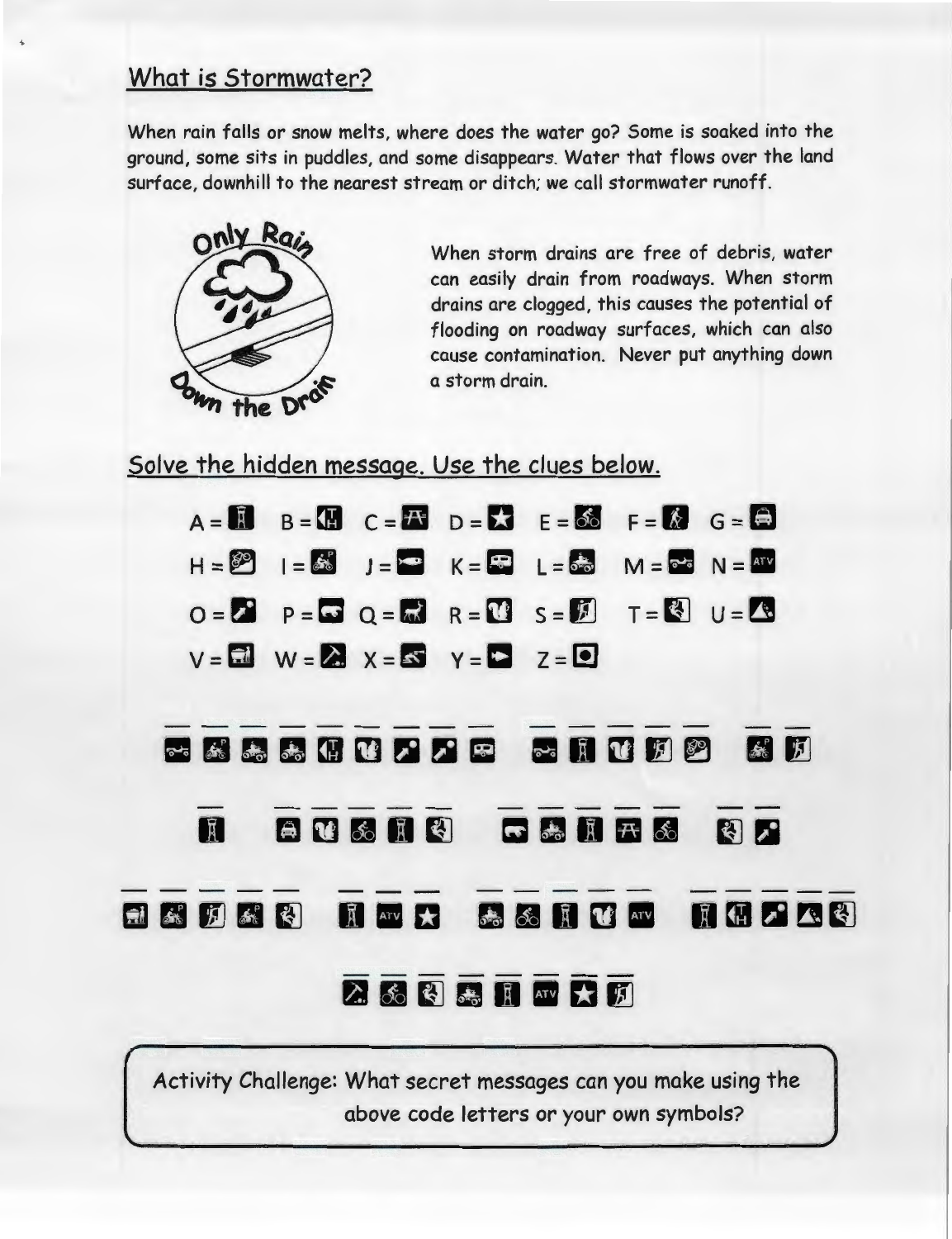## **The Water Cycle**



**Evaporation:** When water is heated by the sun, it causes the water to turn into vapor and rise into the air.

**Transpiration:** Water that plants give off as vapor.

**Condensation:** When water vapor cools, it turns into tiny drops of water. These combine to make clouds.

**Precipitation:** The water in the clouds falls to the earth as rain or snow.

**Runoff:** The water falling to the ground through precipitation runs back into the lakes, rivers and oceans over the surface of the ground.

**Infiltration:** When water enters the soil surface.

Percolation: What water's called after it's infiltrated into the ground and then moves through the soils.

**Hydrology:** The study of how water moves through the environment.

**Karst: A** landscape term in a carbonate watershed where sinkholes, closed depressions and blind valleys (valley with an abrupt ending) have developed over geologic time. Water that enters sinkoles can move rapidly and potentially contaminate groundwater.

**Impervious Surfaces:** Are mainly artificial surfaces like roofs, roads, sidewalks, and parking lots that are impenetrable to water, which makes water runoff.

Did you know that the water you drink is as old as the earth itself? Dinosaurs may have swum in the water from your kitchen sink. The earth's water supply is about the same as it was millions of years ago. That's because every molecule of water is recycled over and over through the water cycle. More than 99% of the earth's water is salt water in the ocean or trapped in the ice caps or deep underground. That leaves only 1% of the earth's water available for us to use. Let's make sure we protect that water and keep it clean.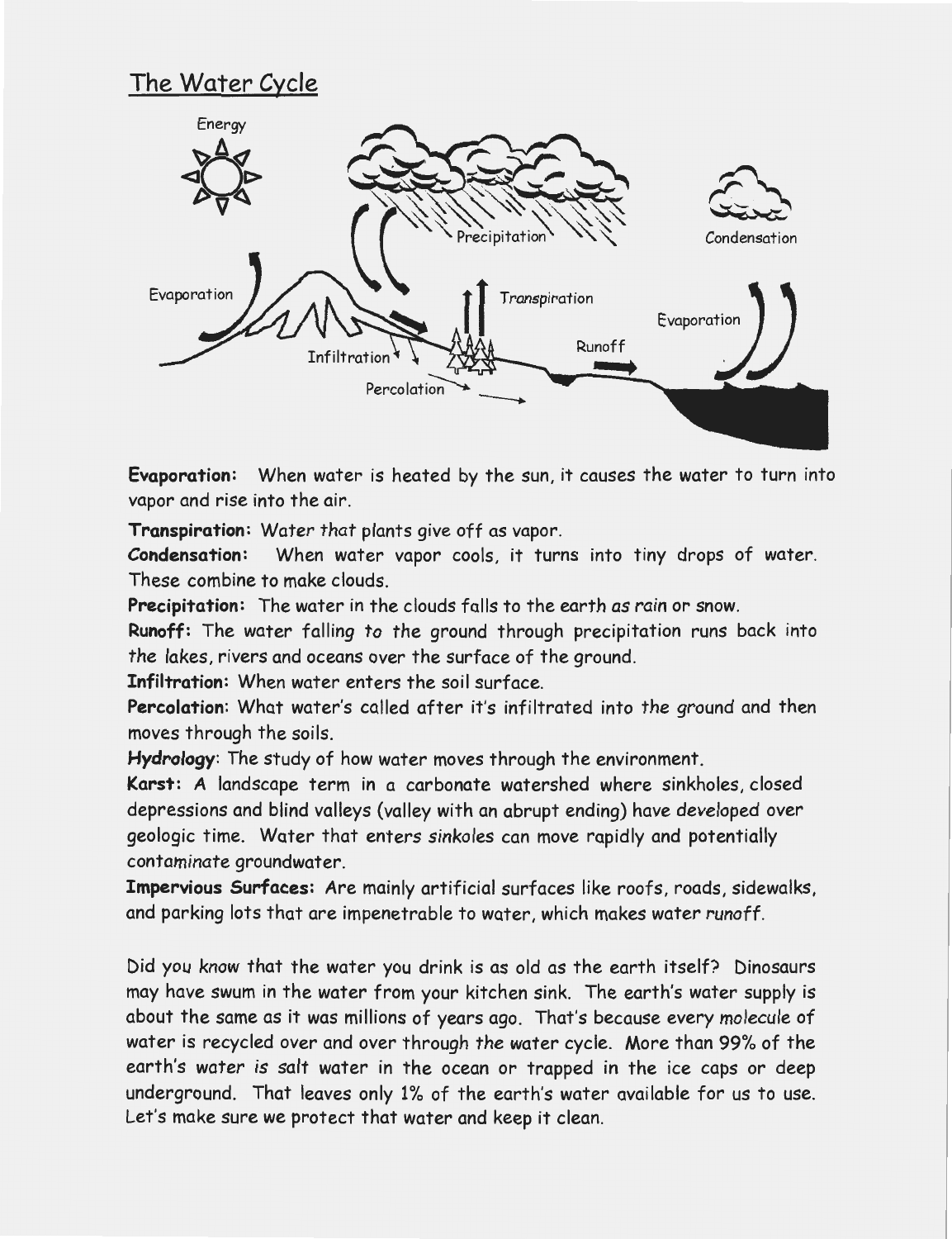# Stormwater Pollution Picture Search

Cities and towns have more stormwater runoff than areas in the country because they have more concrete so the water can't soak into the ground. Impervious surfaces like roads and parking lots can contribute lots of pollutants to our streams. Compare the two pictures below. Circle all the differences between them that you can find that could result in polluted runoff. You should find 6 things.



Activity Challenge: What do these differences have to do with protecting our water from stormwater runoff?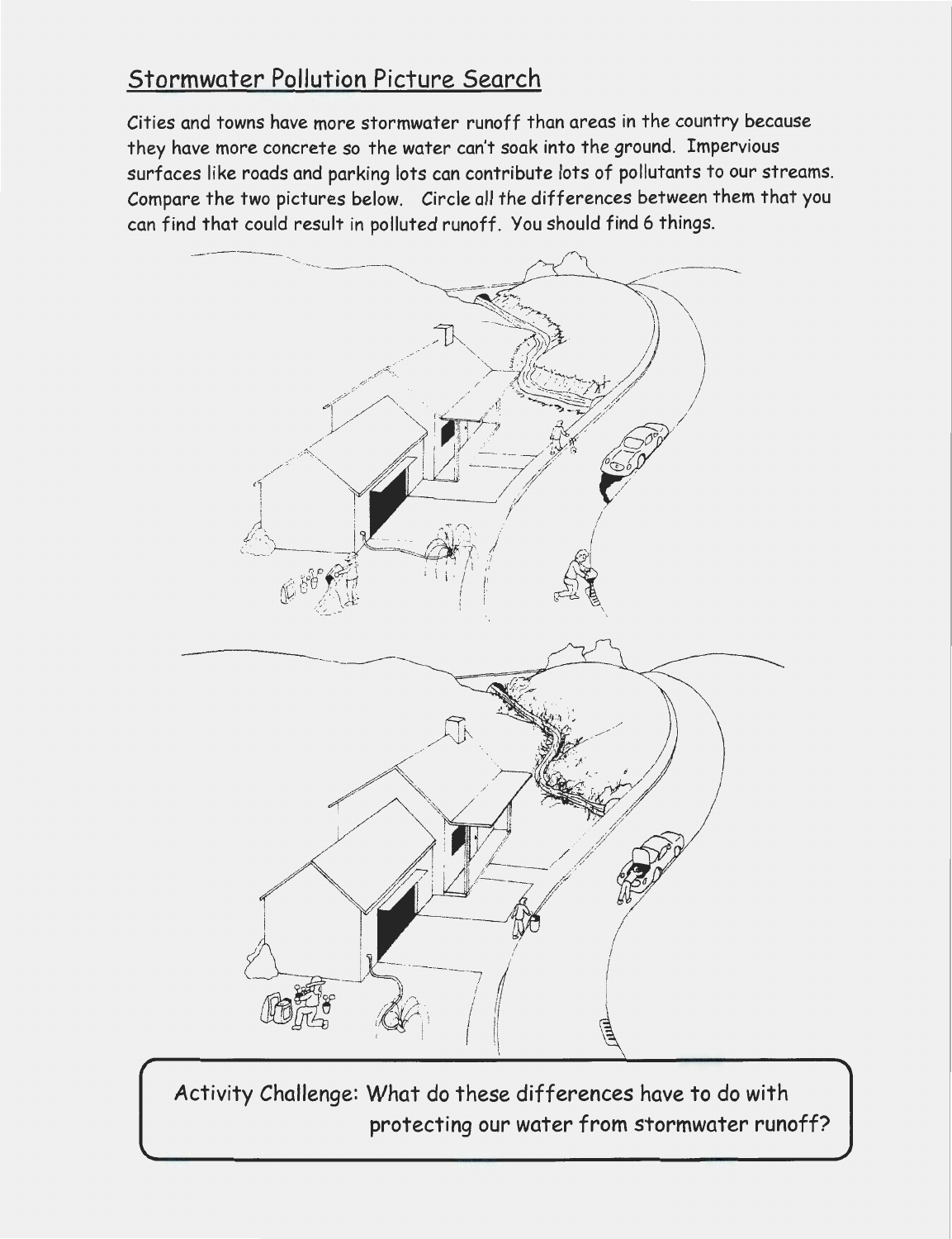Color the Fish

*r* 



Activity Challenge: Draw your own picture of what you think is needed for a healthy watershed.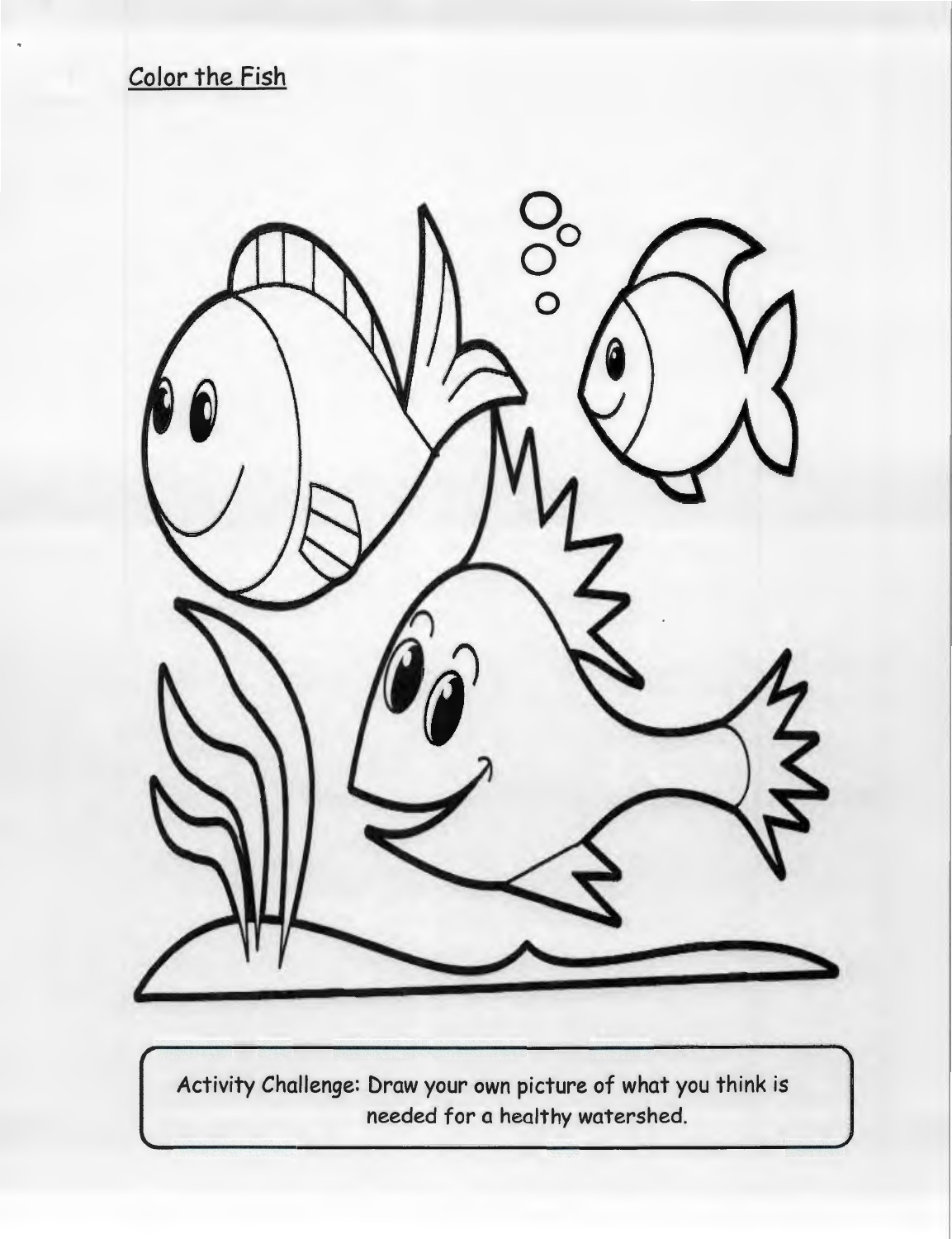## Word Search

...

Pollution in our streams and groundwater can come from many sources (including nonpoint) and not just from big spills. See if you can find the pollutants listed below.

| A | O | E            | S            | G            | N            | Ł            | P              | P | ł            | L | $\mathsf{C}$ | S              | S            | A            | R | G | W | E | L  |
|---|---|--------------|--------------|--------------|--------------|--------------|----------------|---|--------------|---|--------------|----------------|--------------|--------------|---|---|---|---|----|
| Τ | G | O            | L            | $\top$       | G            | Κ            | F              | S |              | R | $\mathsf{L}$ | X              | Y            | E            | B | S | S | Q | Τ  |
| Y | D | R            | I.           | V            | E            | W            | A              | Y | W            | H | D            | $\mathbf{I}$   | P            | C            | H | A | I | C | F  |
| К | R | U            | $\mathbf{I}$ | F            | Y            | R            | B              | O | U            | P | X            | P              | O            | Τ            | E | M | R | К | E  |
| Τ | B | E            | V            | C            | X            | Q            | A              | N | Y            | A | O            | E              | P            | R            | Τ | G | A | Χ | w  |
| J | V | Z            | A            | R            | U            | O            | C              | M | W            | C | P            | S              | G            | B            | O | L | J | D |    |
| R | Н | R            | C            | E            | B            | L            | D              | Η | $\mathbf{I}$ | Χ | O            | $\mathsf T$    | $\mathbf{I}$ | A            | E | Τ | Y | W |    |
| M | S | E            | W            | A            | G            | E            | Τ              | Z | F            | F | K            | $\overline{1}$ | F            | N            | R | J | O | G | D  |
| N | U | Τ            | W            | N            | D            | A            | L              | U | Н            | L | J            | C              | B            | $\mathbf{I}$ | L | B | N | M | I. |
| Ł | O | A            | R            | $\mathbf{I}$ | Τ            | D            | O              | N | R            | Q | J            | $\mathbf{I}$   | R            | Μ            | U | O | A | К |    |
| O | R | $\mathsf{R}$ | E            | Z            | $\mathbf{I}$ | L            | $\overline{1}$ | Τ | R            | E | F            | D              | К            | A            | L | R | M | G | F  |
| C | O | Τ            | P            | S            | L            | M            | O              | R | N            | E | A            | E              | O            | L            | S | A | N | V | E  |
| Z | Н | $\mathbf{I}$ | V            | D            | P            | Τ            | R              | C | G            | Q | H            | S              | Z            | S            | B | Y | E | U | P  |
| A | P | N            | R            | S            | J            | N            | O              | Τ | N            | O | Y            | G              | A            | S            | Ő | L | L | N | E  |
| U | S | V            | M            | F            | P            | E            | L              | V | $\mathsf{l}$ | U | Z            | L              | W            | C            | Q | S | N | G | R  |
| Z | O | Χ            | L            | Y            | O            | M            | O              | Τ | Z            | L | T            | B              | $\vert$      | W            | К | E | D | Z |    |
| A | Η | Χ            | B            | M            | U            | $\mathbf{I}$ | M              | O | R            | Н | $\mathsf{C}$ | K              | G            | C            | A | D | Ł | U | E  |
| F | P | Τ            | O            | R            | G            | D            | E              | W | A            | S | $\mathsf T$  | E              | W            | A            | Τ | E | R | н | М  |
| N | L | Η            | J            | $\mathbf{I}$ | O            | E            | U              | C | P            | M | C            | B              | н            | S            | A | R | Τ | O | K  |
| W | P | L            | G            | M            | D            | S            | N              | V | B            | N | $\mathsf{J}$ | O              | L            | Y            | R | S | P | B | К  |

| Agriculture    | Dirt       | <b>Grass Clippings</b> | Nitrate     | Sewage     |
|----------------|------------|------------------------|-------------|------------|
| <b>Animals</b> | Driveway   | Grease                 | Pesticides  | Tar        |
| Cars           | Fertilizer | Lead                   | Phosphorous | Trash      |
| Chromium       | Garbage    | Motor Oil              | <b>Salt</b> | Wastewater |
| Copper         | Gasoline   | Mud                    | Sediment    | Wildlife   |

Polluted water that goes down the drains in your house goes to a wastewater plant or septic system for treatment. ,

Activity Challenge: Make your own word search with words you think are important.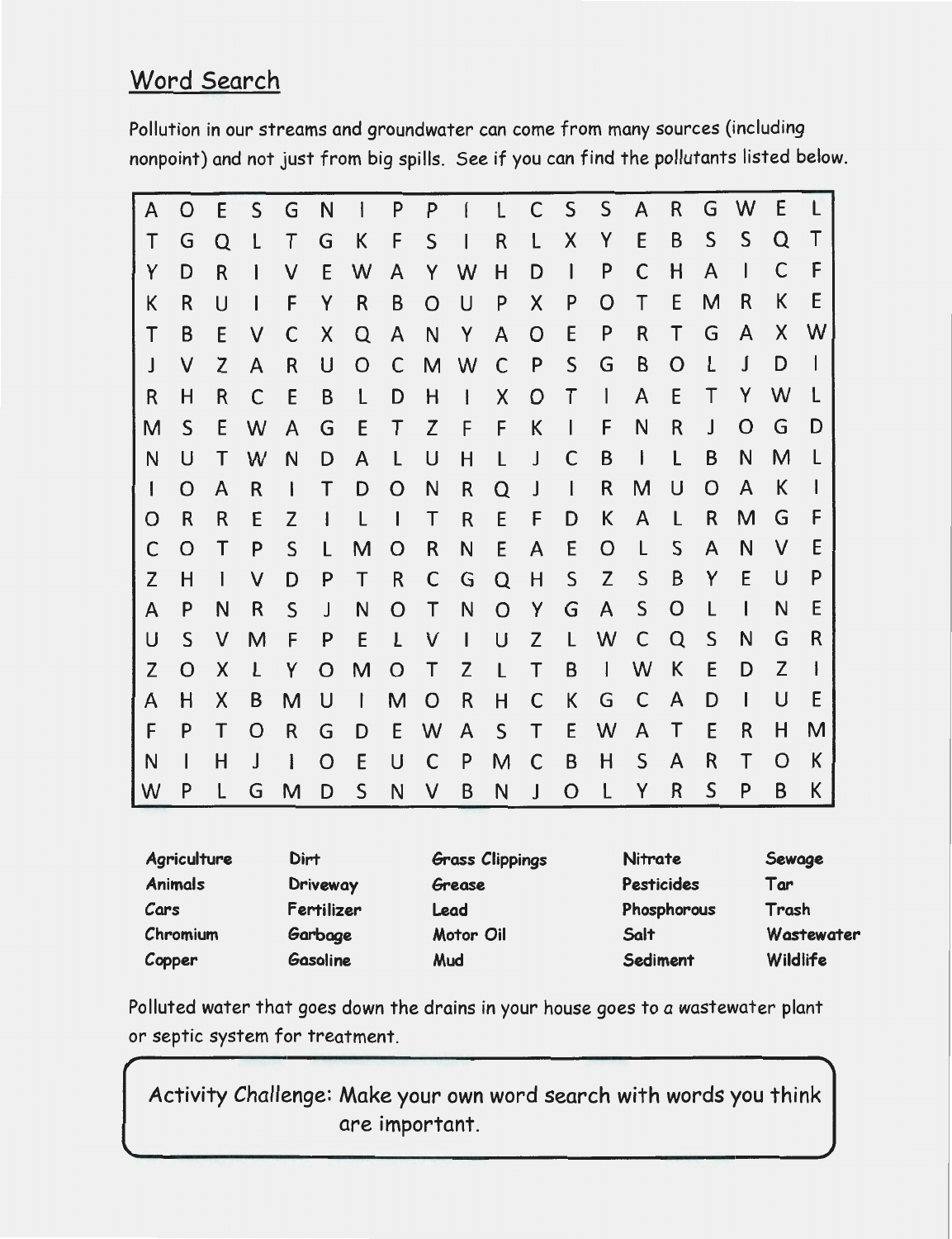## **Final Stream Facts**

 $\colon$ 

Perennial Stream - Are streams that flow year round.

Intermittent Streams - Are streams that flow part of the year or seasonally. Ephemeral Stream - Are streams that only flow in direct response to precipitation.

 $\ddot{\phantom{a}}$ 

Help protect our streams no matter what size they are!